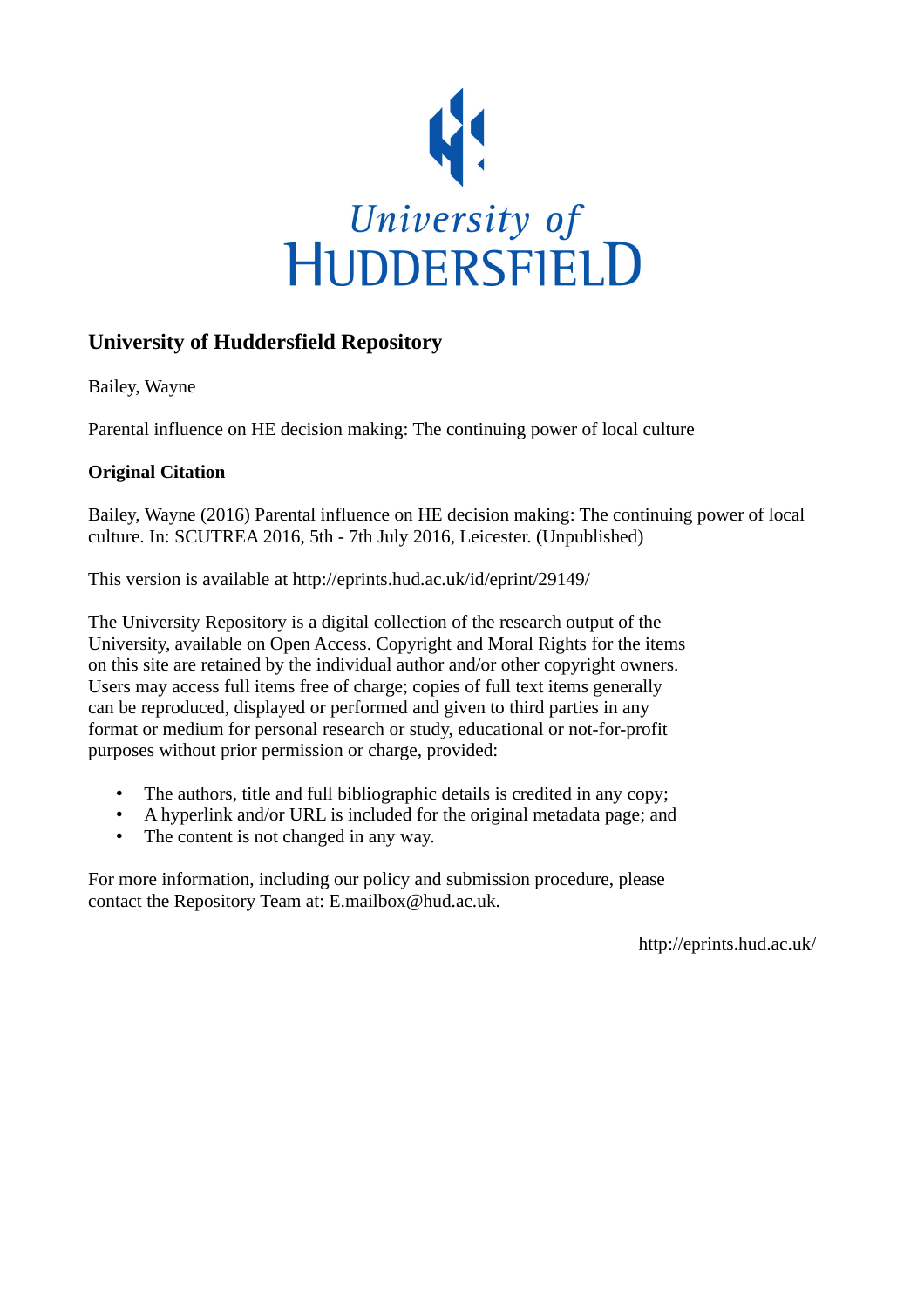# *Parental influence on HE decision making: The continuing power of local culture.*

Wayne Bailey University of Huddersfield

## **Introduction**

There has been a great deal written about parental influence and whether parents play an important role in individuals' choices when deciding whether to participate in Higher Education (HE) (Archer, 2003; Brooks, 2003). This paper seeks to explore why a group of young adults, with level 3 qualifications, living within traditionally working-class communities in the north of England, choose not to participate in HE, and concentrates on the influence that parents have on such decisions. A number of authors have illustrated how young adults have been shown to rate their parents as the source of information that they would listen to most when deciding about HE participation (McShane, 2003; Dodgson 2004). This paper discusses the continuing importance of parental influence and highlights how objective social structures such as the family can influence values, cultural rules and decision making pertaining to HE participation. This paper indicates that the majority of participants had strong affective bonds with their parent(s) and it appeared that specific dispositions had been formed that endowed a sense of solidarity in both the participants and their parent(s), what Bourdieu (1998) called a 'family feeling'.

## **Methodology and data collection**

This qualitative research draws on the work of Pierre Bourdieu, who suggests that the two orders, objectivity and subjectivity, are "...tied together through actual social practices, wherein objective social relations are produced and reproduced within particular situations" (Layer, 2006, p.194). Therefore, this paper considers the subjective points of view of the young adults, but also pays attention to factors which appeared to have shaped and moulded the 36 participants' participation decisions (Herzberg, 2006). This paper utilises some of Bourdieu's relational thinking tools to interrogate the decision making of the participants. Particular attention was paid to practice, field, habitus, capital and symbolic violence, "...to effect the synthesis of objectivism and subjectivism..." (Wacquant, 2008, p. 267). A general thematic approach was employed to analyse the qualitative data, this allowed the examination of the ways in which events, realities, meanings and experiences impact upon the participants' decision making (Braun and Clarke (2006).

# **Findings**

The quotes that are referred to within this paper were chosen because they were the most interesting and they best represented the participants' points of view. The main themes that emerged from the data were: rules, values and expected behaviours; the appearance of initial support; lack of parental information about university and abandoning the family.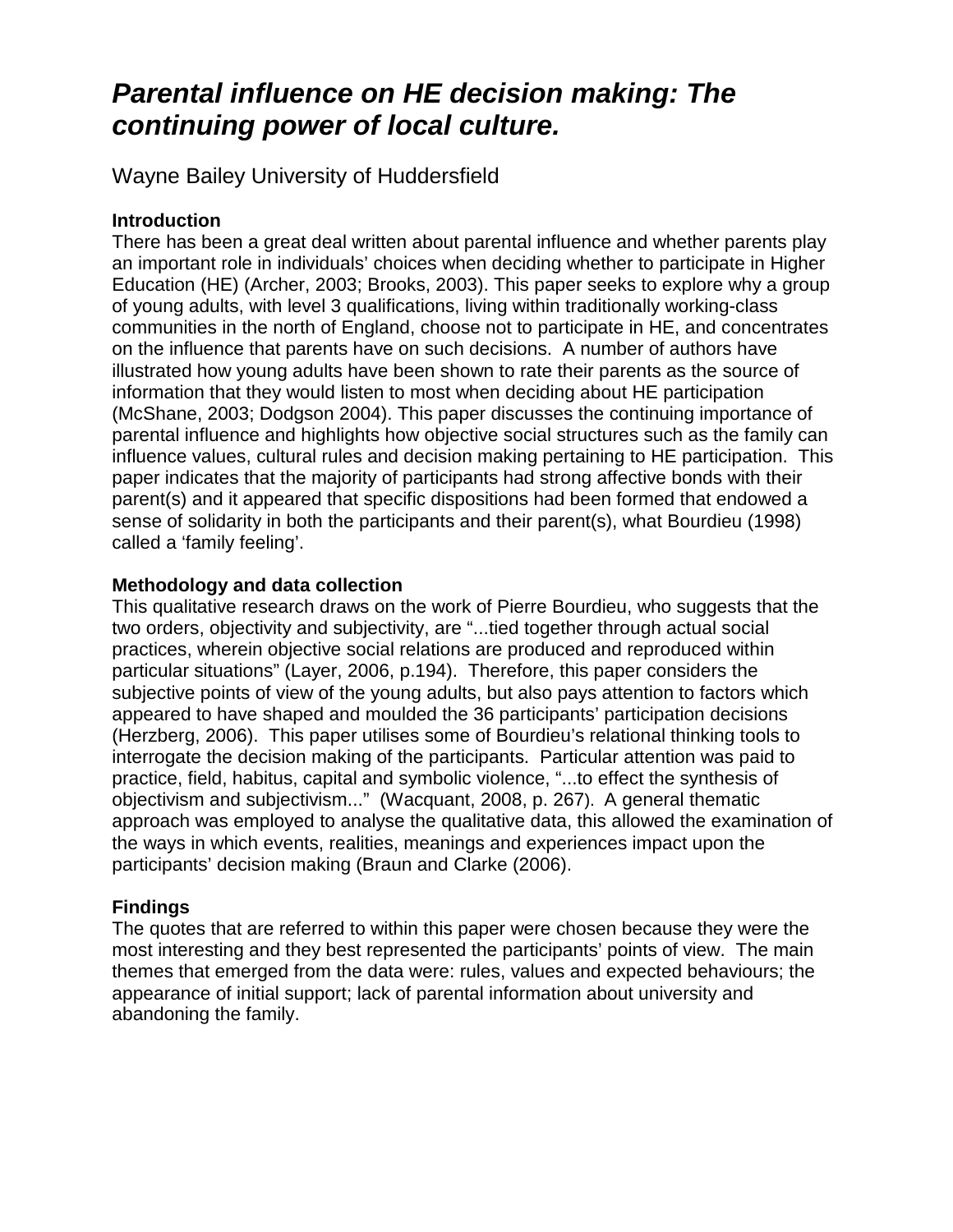#### *Rules, values and expected behaviours*

In keeping with Brennan's (2005) work on the influence of local culture which is broadly represented by rules, values and expected behaviours, for the majority of participants (25-36 participants), it appeared to be an expected behaviour that they placed value on the opinions of their parents. The values of the young adults appeared to have been moulded by the parent(s) and this, in turn, influenced the rules and behaviours which were deemed to be acceptable, particularly when it came to employment and their families. As participant 18 contends:

...it shows more initiative if you've gone straight into employment into something that you want to do and want to learn from the bottom up...not many people nowadays will take the lowest jobs and work their way up. My mam thinks that's the best way to go.

Implicit within the interview testimonies was the respect participants had for their parent(s) opinion and how important their family members were to each other. This is illustrated by participants 16 and 21:

Family is important to me... They're really important to me; I trust them. I know if I have any problems about anything that they will sort it out for me.

I do what my mam and dad tell me and we all do what my nannan says.

Whilst participant 21 was discussing the family dynamic in a 'tongue in cheek' manner, a mutual respect seemed to exist within their family. This was also apparent within the families of other participants; they appeared to perceive things in the same way and even express things in a similar manner. The participants seemed to have strong affective bonds with their parent(s).

#### *The appearance of initial support*

Whilst ultimately, the young adults chose not to participate, there seemed to be, if taken at face value, evidence of clear, initial support from the parent(s) of the participants in relation to them participating in HE. Significantly, all 36 of the participants cited discussing the possibility of HE participation with their parent(s) and it seems to be clear that the parent(s), in the main, gave the impression that they wanted their children to participate. As participant 5 points out:

Well, my mam she'll just go 'oh get yourself gone' and that's all she'll say –'it'll be good for you.

This is important because whilst it seemed clear that the participants placed great value on the opinions and points of view of their parent(s), they still chose not to participate. In a significant number (13-24 participants) of cases, participants did not seem to believe that their parents really did want them to participate in HE, and this seemed to influence their decision making. Participants 16 and 35 illustrate this well:

I asked my dad if he would really be happy if I went to university and he said so, but he said that he was right worried about the cost of uni and had I thought about getting a job, or even staying at college.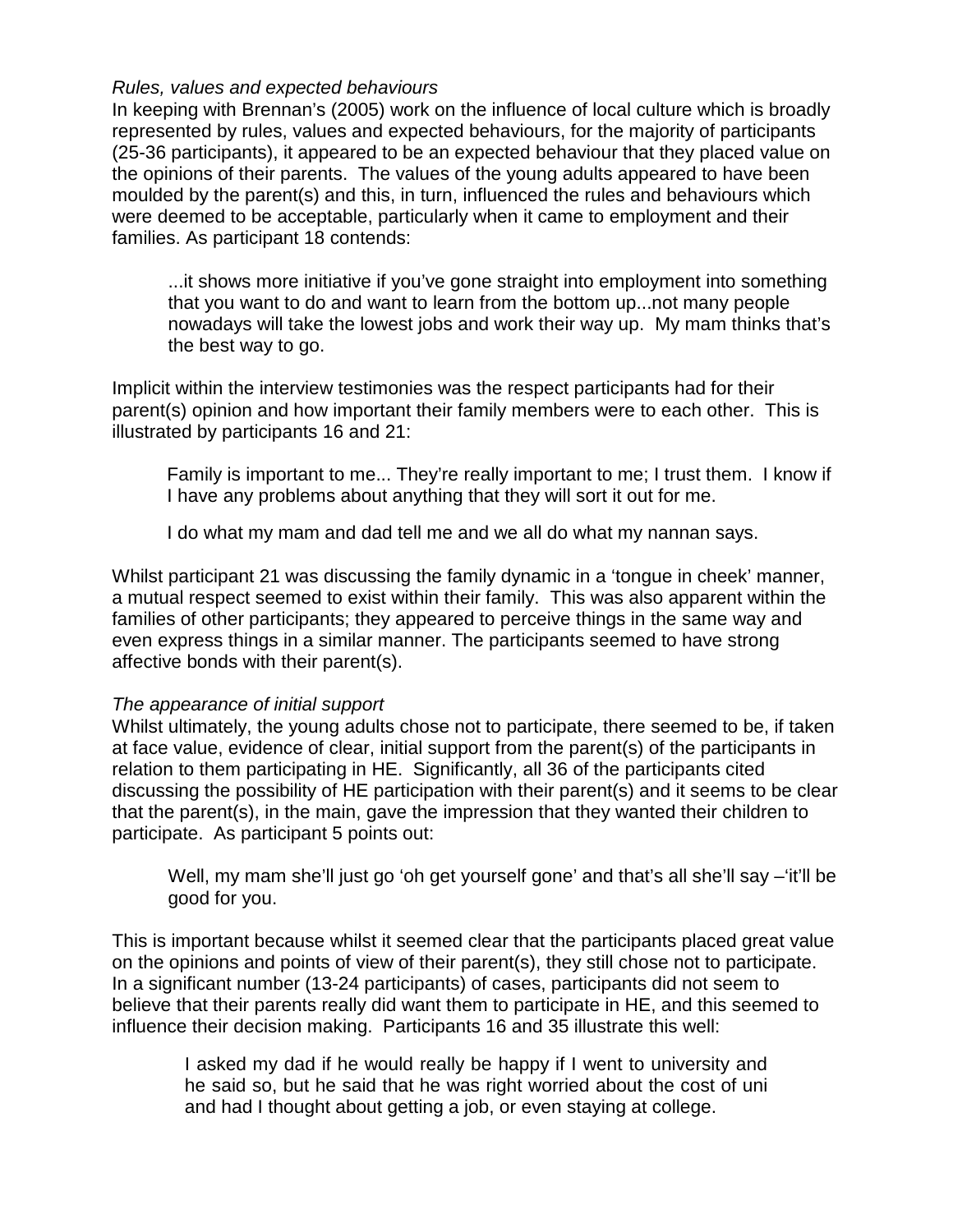...I'm not sure that I really believe them. My mam is always on about Tesco's and how I could get a good job there and work myself up.

Interestingly, once the participants told their parent(s) that they did not intend to participate in HE, their parent(s) appeared to have made no attempt to change their minds, or encourage them to rethink their choice in relation to HE participation - the participants were quickly steered towards employment. To some extent, this backs up the participants' belief that their parent(s) did not want them to participate. The majority of the participants appeared to believe that their parent(s) would prefer them to get a job, earn money and to stay in their locality, rather than participate in HE - this seemed to be a cultural rule. It appears that for the parent(s), the most valuable skills and rewards were likely to be gained in the world of work which is, of course, inextricably linked to economic capital. As participant 4 states:

... when I said that I...didn't want to go to uni they were like, well we don't mind you not going as long as you get a full time job and you're doing something...

#### *Lack of parental information about university*

Whilst the participants discussed the importance of parents' opinions, significantly, none of the parents seemed to be able to tell their children much about participation in HE. As participant 30 points out:

My mum's told me some things about university that probably could've encouraged me to go. She says it will help me get a job, but she didn't tell me much about it to be honest...

It became clear that very few of the participants could articulate, with any real clarity or conviction, why they viewed parents as an appropriate source of information regarding HE. Participants did not seem to know what it was they were hoping to glean from their parent(s) and why it was so important that they "...get their blessing" (participant 25). The testimony of participant 33 helps to illustrate this point:

> Both my mam and dad want me to go to uni. I don't know why though; they don't seem to be able to tell me about it, other than I should give it a go.

Of the 36 participants interviewed, none of their parents had participated in HE in any capacity and it was clear that parents were not good sources of information when it came to HE, even though the participants appeared to crave their opinions.

#### *Abandoning the family*

There is some evidence to suggest that many working-class parents, whilst wanting their children to participate in HE, fear that they would abandon their family and the norms and values that they held (Thomas and Quinn, 2007; Crozier *et al*., 2010). In trying to explain their thoughts about parental attitudes in regard to this issue, a minority (1-12) of participants, either directly or indirectly, referred to how HE participation might change them and how this impacted on their HE participation decision making as they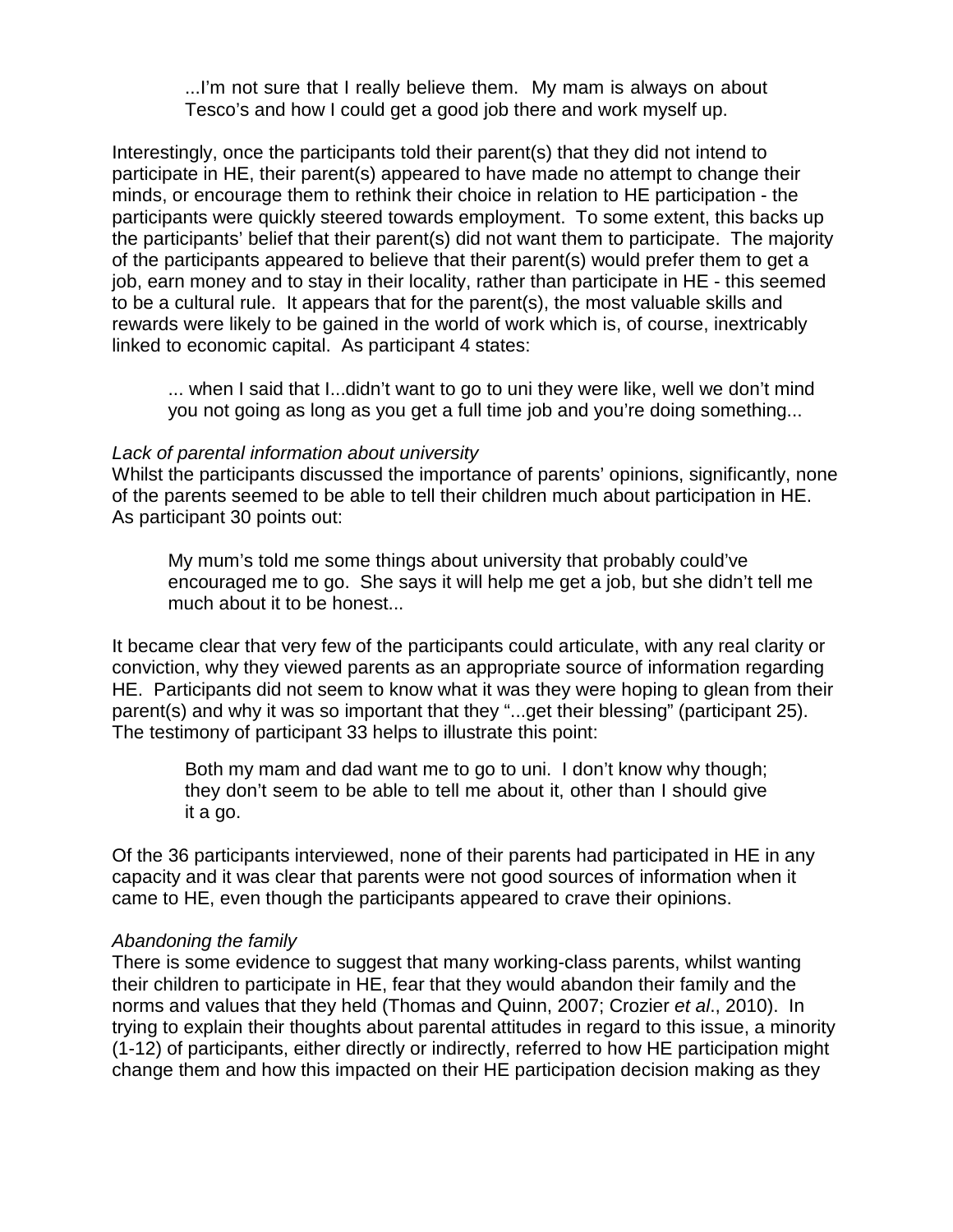were worried about what their parents might think. This is illustrated by participants 12 and 29:

> I was having a bit of a laugh with my dad about it and he told me, don't be getting all posh on me if you go to uni...I told him, not likely...I'm a Barnsley lad.

> I think my mam is worried that I might change and if I go to uni I might, might not live near her and my Dad...that really worries her...

#### **Discussion**

Whilst I am aware that gathering data via semi-structured interviews can limit the claims and assertions that can legitimately be made and that this, to an extent, limits this paper's ability to provide conclusive evidence. However, after accepting these caveats, this research nevertheless sheds further light on the influence that parents can have on HE participation decisions.

As discussed, the influence that parents had on the participants' decision making, with respect to HE participation, was inferred throughout the interview testimony, both directly and indirectly. All 36 participants outlined conversations with their parent(s) but, not surprising, as none of the parents had participated in HE, they did not appear to be able to pass on the information that the participants craved: the tacit knowledge that only really comes when you participate yourself that lets you know what university is really like (Reay, 1998). Whilst the participants had some understanding of what HE participation might involve for them, they would never fully know what to expect until they were able to obtain the information they would have found most legitimate, from their parent(s), or at least this is how it seemed.

For Bourdieu and Wacquant (1989), capital confers a power over a particular field, within the field of HE, the participants' parents have no cultural capital whatsoever. Therefore, it is likely that they were unaware of the rules and the functioning of the field and, whilst a minority seemed to have an idea of the potential profits engendered in the field of HE, the majority of parents seemed not to. Unlike middle-class parents who are likely to be familiar with the field of HE, how it is organised and understand the correct way of doing things, what Bourdieu (1984) called 'legitimate culture'; the participants' parents did not. This is perhaps a reason why the young adults appeared to receive much less advice about HE participation from their parents than was required to make an informed decision about it (Crozier *et al.,* 2010). The majority of the participants' parents did not seem to have extensive resources of social and cultural capital that they could draw on in the pursuit of information regarding HE, which they could then pass onto the participants (Reay, 1998).

As touched upon, whilst it seemed clear that the participants held their parents' opinions in very high regard and whilst the impression given was that parents would support their children should they wish to participate in HE, the participants still chose not to participate. If the participants were to be believed, parent(s) always seemed to have something to say, some advice to give or an opinion. Participants were used to parent(s) telling them what they thought and felt; this appeared to be the norm - a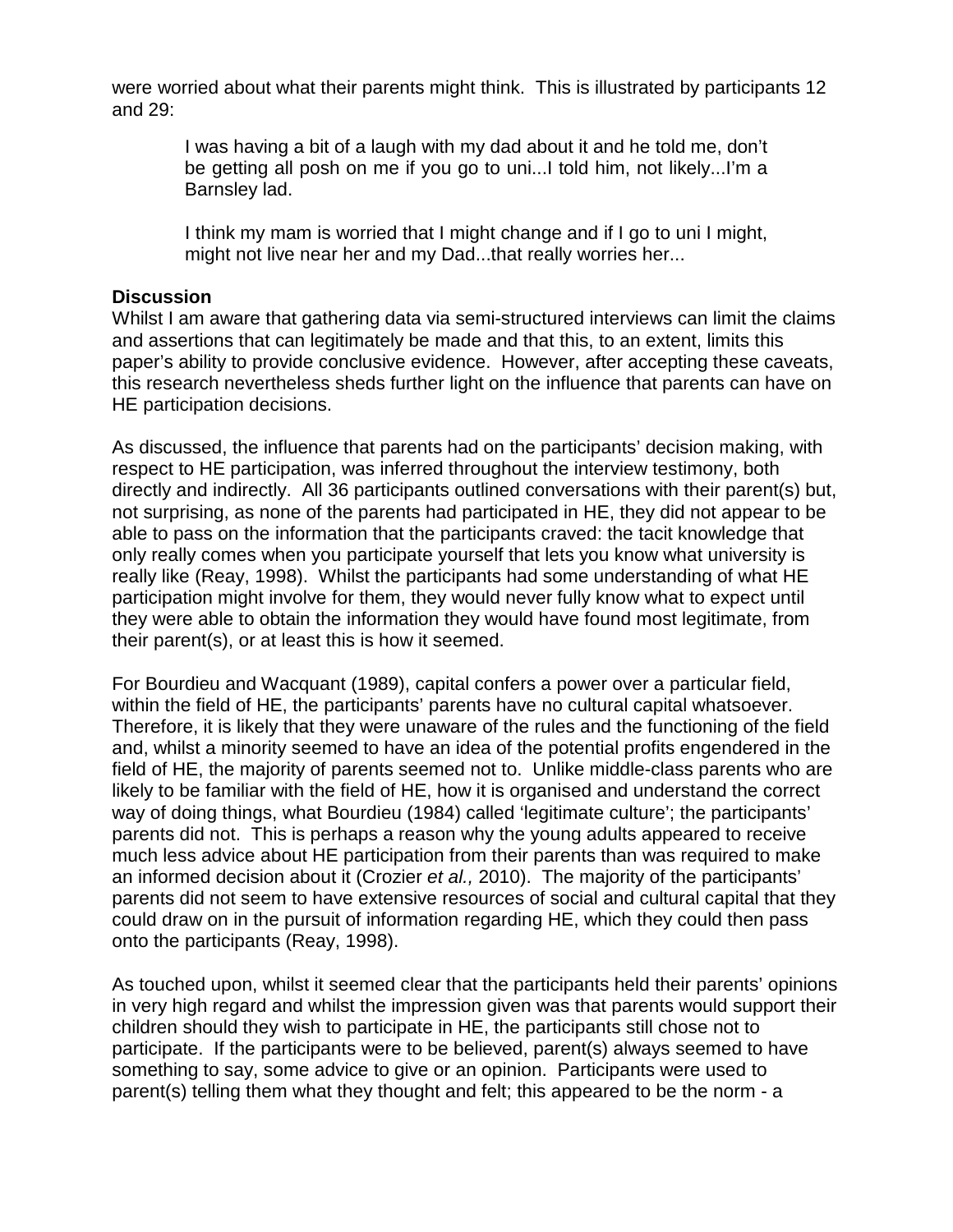cultural rule. Their lack of advice and guidance, on this occasion, seemed to disorient the participants and make them disbelieve their parents. They appear to have taken a lack of parental information about HE as an indication of their parents not wanting them to participate; this appeared to indirectly influence their participation decision. A common pattern of reaction to this lack of information was non-participation and this seemed to have its own intrinsic logic (Bourdieu, 1977; 1990a; 1990b). It appeared that a particular type of cultural capital and ethos had been transmitted to the participants from their parents and such internalised values appear to have contributed to the participants' attitudes towards HE participation. The impression given was that this was reciprocal, as one of the motivations behind non-participation seemed to be based on the expectation that their family would suffer should they participate, both financially (Callender and Jackson, 2008) and because of the potential for those who participate to abandon family norms and values (Thomas and Quinn, 2007).

For the majority of the participants, a degree of interpersonal proximity was evident within their lives. It seemed that they lived and socialised in the same place and appeared to have developed similar dispositions and outlooks. The habitus of the participants appears to have been shaped through social interaction within their family with whom they had developed relationships and who also appeared to have the same limited amounts of capital, so it is not altogether unexpected that they could not get the information they required from their parents. Participants listened to and valued what parents had to say there was a common understanding and a mutual respect that was conceptualised in a set of practices that manoeuvred the participants, in this particular instance, away from HE participation and towards the world of work. What could be viewed as a personal decision seemed to have been influenced by social activities within their families (Heath, Fuller and Johnston, 2010; Fuller, 2011). Whilst there is likely to be some variation in the participants' habitus that might be the result of what Bourdieu described as cultural peculiarities that distinguish them from each other, the participants seem to have, nonetheless, collectively developed a sense of what was and what was not for the likes of them (Crossley, 2012).

As a result of the dispositions and values that seem to be present within the majority of the participants, they seem to be responding to the cultural rules that dictate how they should respond to their parent(s) (Cuff *et al.*, 2006; Webb *et al.*, 2002). Their habitus was embodied; it impacted on the way they acted, on what they said and did, thought and felt. It appeared to capture how the participants carried their history and how they brought this history into their present circumstances (Maton, 2012). The participants' habitus predisposed them to behave in a particular manner; employment was much more likely to bestow economic, social and cultural capital. In *Practical Reason* (1998), Bourdieu refers to 'the family feeling' and makes reference to language that families use about the family and that, as an active agent, it is capable of thought, feeling and action and that it is a place of trusting and giving. A sense of family seems to have been inculcated in a majority of the participants because of socialisation with the family and this appears to have influenced and constituted elements of their habitus, both in an individual sense and collectively within the family.

Various pedagogic processes seem to have taken place that appear to have been misrecognised as legitimate by the participants which have influenced their attitudes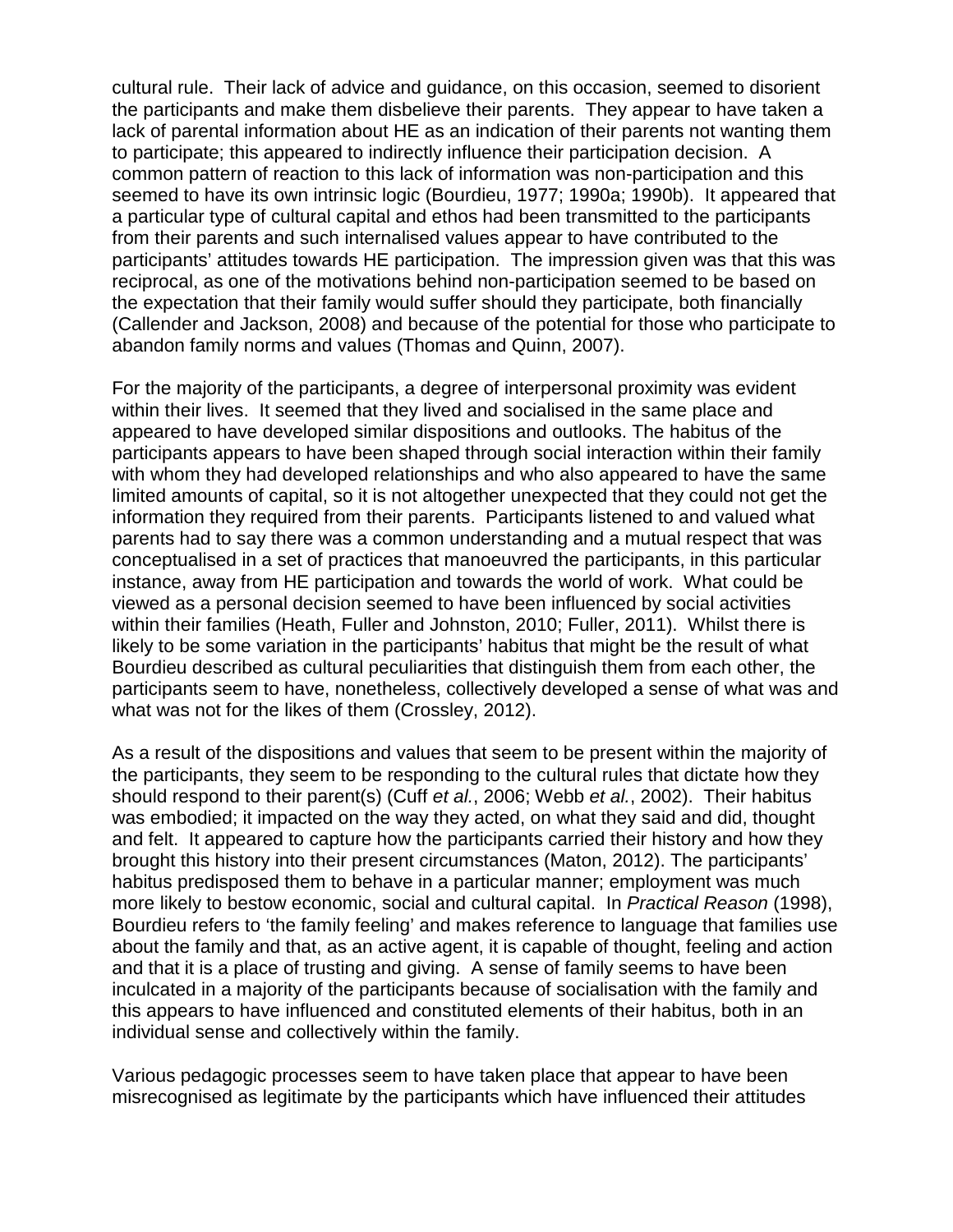and beliefs pertaining to HE participation. It was the pedagogic authority of the parent(s), in the eyes of their children, which allowed the informal learning (pedagogic action) that took place to be viewed as being legitimate. It may be that their pedagogic ethos predisposes them towards work rather than HE and a recognition that education is only truly of value if it translates positively into the labour market.

## **Conclusions**

This paper illustrates the continuing importance of parental influence and highlights how objective social structures such as the family can influence values, cultural rules and decision making. The participants' values appeared to have been shaped and moulded by their parent(s) and as a result, the values they held dear and the behaviours that they deemed to be acceptable. They seemed to be responding to cultural rules that dictated how they should respond to their parent(s) (Cuff *et al.*, 2006; Webb *et al.*, 2002). This paper has proposed that the majority of participants had strong affective bonds with their parent(s) and it appeared that specific dispositions had been formed that endowed a sense of solidarity in both the participants and their parent(s), what Bourdieu called a 'family feeling'. It seemed, to all intents and purposes, that the majority of participants had developed common patterns of reaction that they shared in relation to parental attitudes to participation in HE (Bourdieu; 1977; 1990a; 1990b). This research indicates that in spite of initial support pertaining to HE participation, participants' parents appeared to quickly exhibit collective expectations and socially inculcated beliefs (Bourdieu, 1998) pertaining to employment and the need to earn money and not be in debt. The socialisation that took place in the family made participants believe that non-participation was best and that employment was the right thing to do. It appeared to be the pedagogic authority of the parent(s), in the eyes of the young adults which allowed the informal learning that took place to be viewed as being legitimate. Without them consciously planning the way in which they did things, practices which appeared to have their own built-in and intrinsic logic seemed to steer them towards the world of work. Such decisions seeming rational, they made sense to the participants.

#### **References**

Archer, L. (2003) 'Social class and higher education'. *In*: Archer, L., Hutchings, M., and Ross, A. (eds.) *Higher education and social class: issues of exclusion and inclusion*. London: RoutledgeFalmer, pp. 4-12.

Bourdieu, P. (1977) *Outline of a Theory of Practice*. Cambridge: Cambridge University Press.

Bourdieu, P. and Wacquant, L (1989) 'Towards a Reflexive Sociology: A Workshop with Pierre Bourdieu'. *Sociological Theory.* 7 (1), pp. 26-63.

Bourdieu, P. (1990a) *In Other Words: Essays Towards a Reflexive Sociology*. Stanford: Stanford University Press.

Bourdieu, P. (1990b) *The Logic of Practice*. Cambridge: Polity.

Bourdieu, P. (1998) *Practical Reason.* Cambridge: Polity

Braun V and Clarke V (2006) 'Using thematic analysis in psychology', Qualitative Research in Psychology, 3, 2, pp.77-101.

Brennan M (2005) The Importance of Incorporating Local Culture into Community Development EDIS, Gainesville, University of Florida.